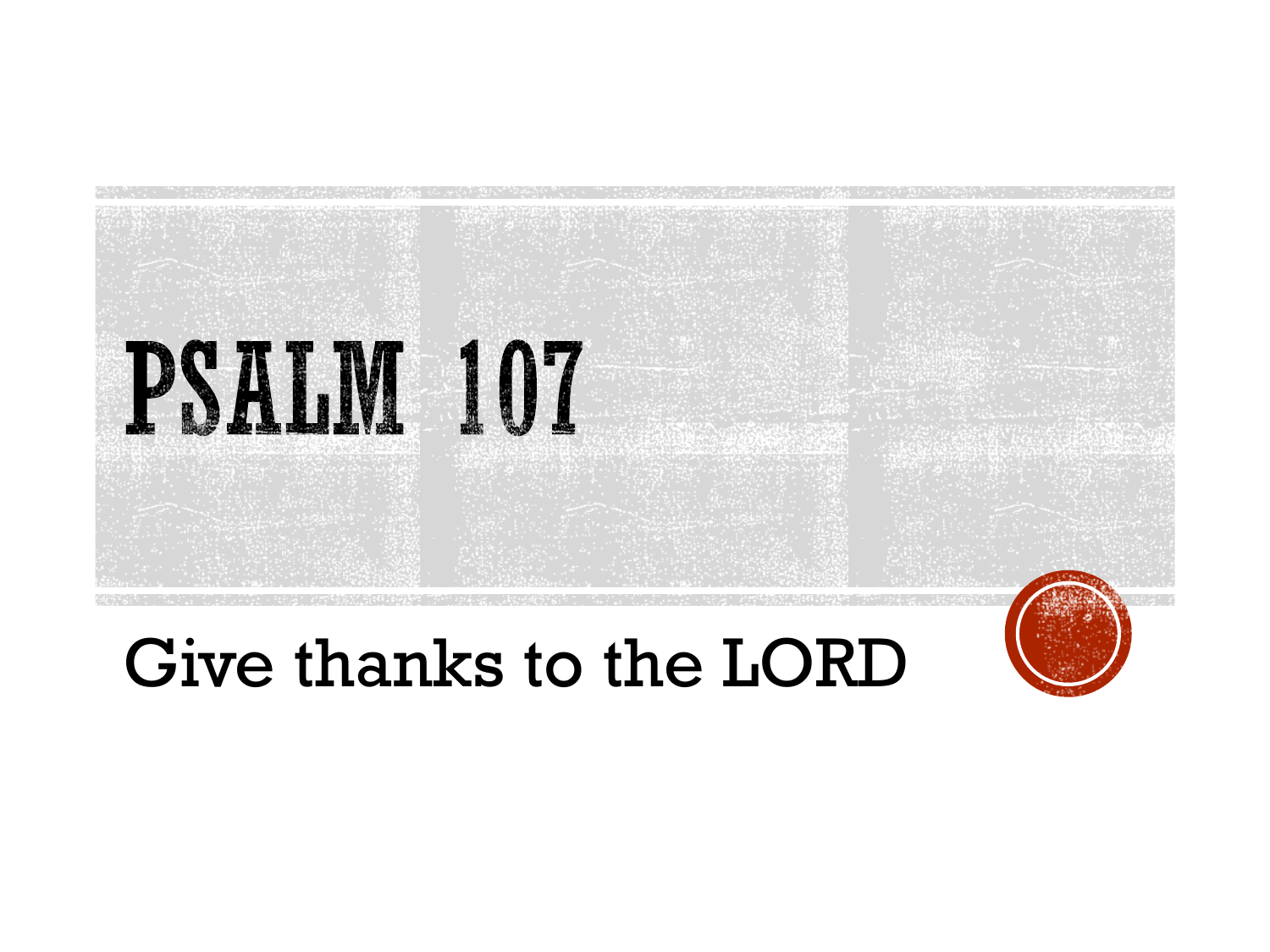#### THE FIVE BOOKS OF THE PSALMS

- ▪Book 1- Psalms 1-41
- ▪Book 2- Psalms 42-72
- ▪Book 3- Psalms 73-89
- ▪Book 4- Psalms 90-106
- ▪Book 5- Psalms 107-150

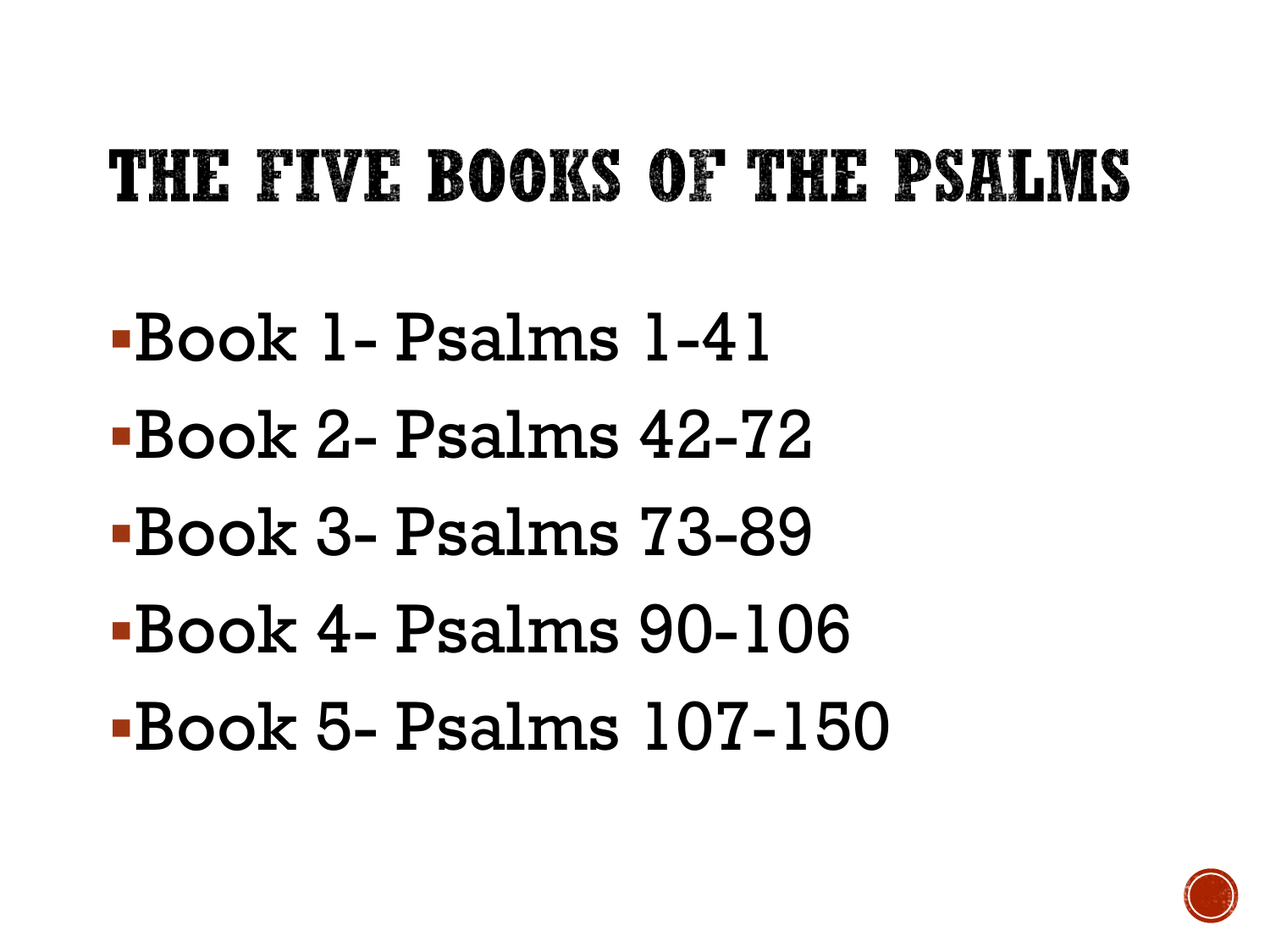## **PSALM 107**

- **107:1-3** A Call to Give Thanks
- **107:4-9** God rescues those hopelessly lost
- **107:10-16** God saves from dark and dreary prisons
- **107:17-22** God lifts the sick from their death bed
- **107:23-32** God rescues those in a storm at sea
- **107:33-43** God changes lands and the positions of people

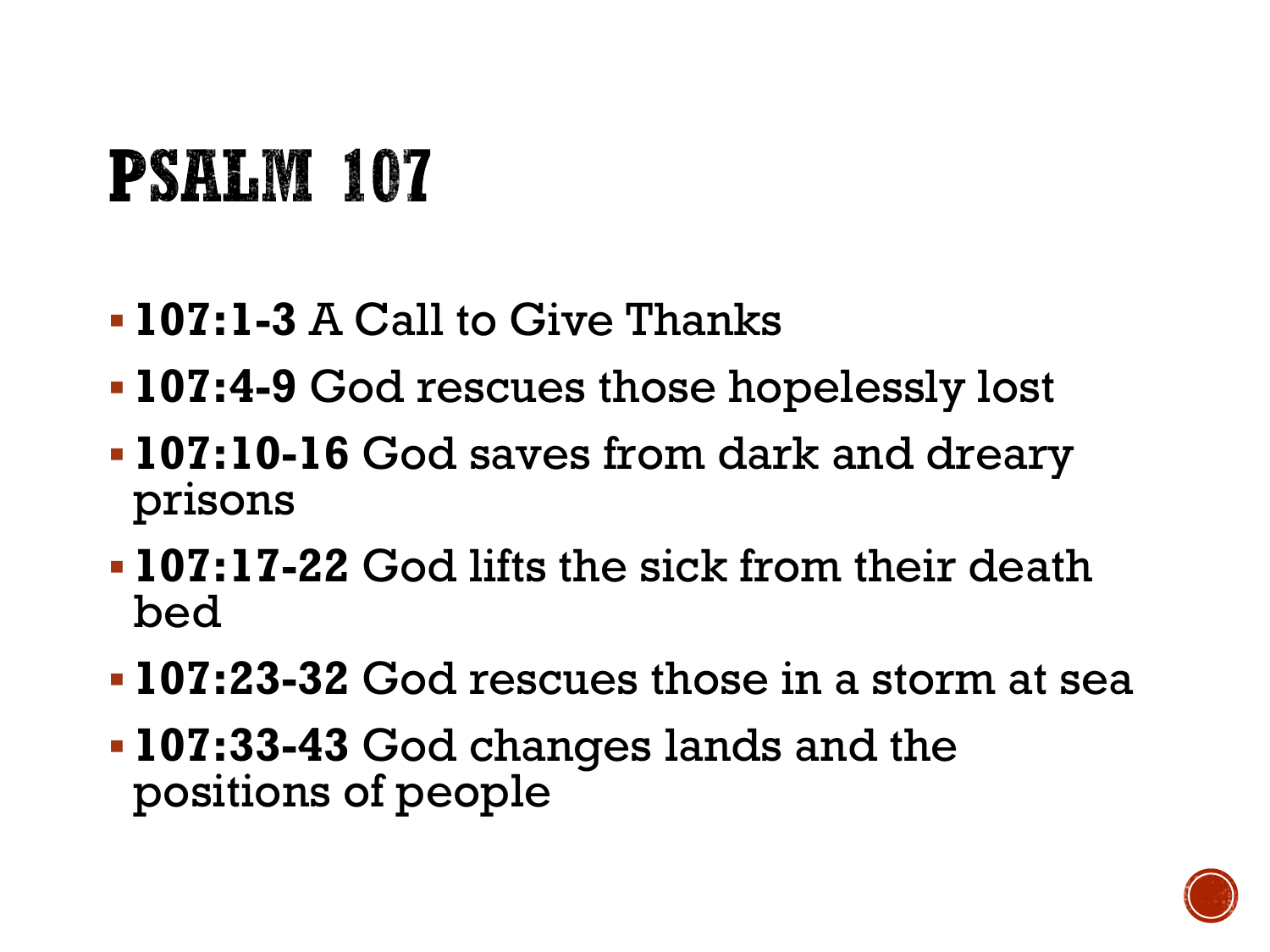# **PSALM 107**

- ▪**Vs. 1** Oh give thanks to the LORD, for He is good, for His lovingkindness is everlasting- **Ps. 100:5; 106:1; 118:1; 136:1, 26**
- ▪Other times **I Chron. 16:34-** David moving the ark; **II Chron. 5:13** completion of temple- **Jer. 33:11** return from captivity; **Ezra 3:11** laying foundation of second temple

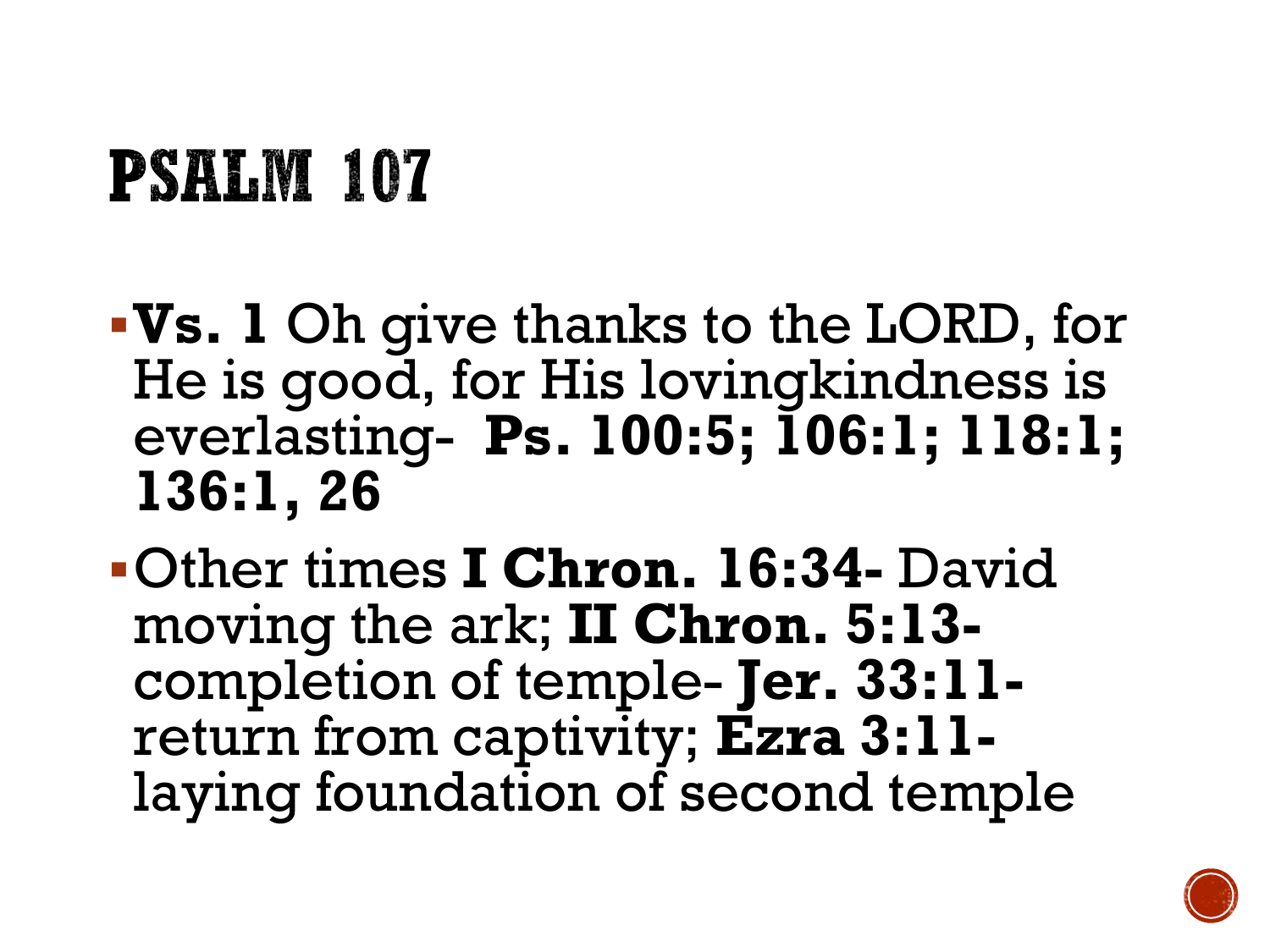#### STRUCTURE OF PSALM 107:4-32

- 1. Statement of problem- **vs. 4-5, 10-12, 17-18, 23-27**
- 2. "Then they cried to the LORD…"- **vs. 6, 13, 19, 28**
- 3. Deliverance from Problem- **vs. 6-7, 13- 14, 19-20, 29-30**
- 4. "Let them give thanks to the LORD…" **vs. 8, 15, 21, 31**
- 5. Praise- **vs. 9, 16-** or thanksgiving- **vs.**  22, 32- ends the section

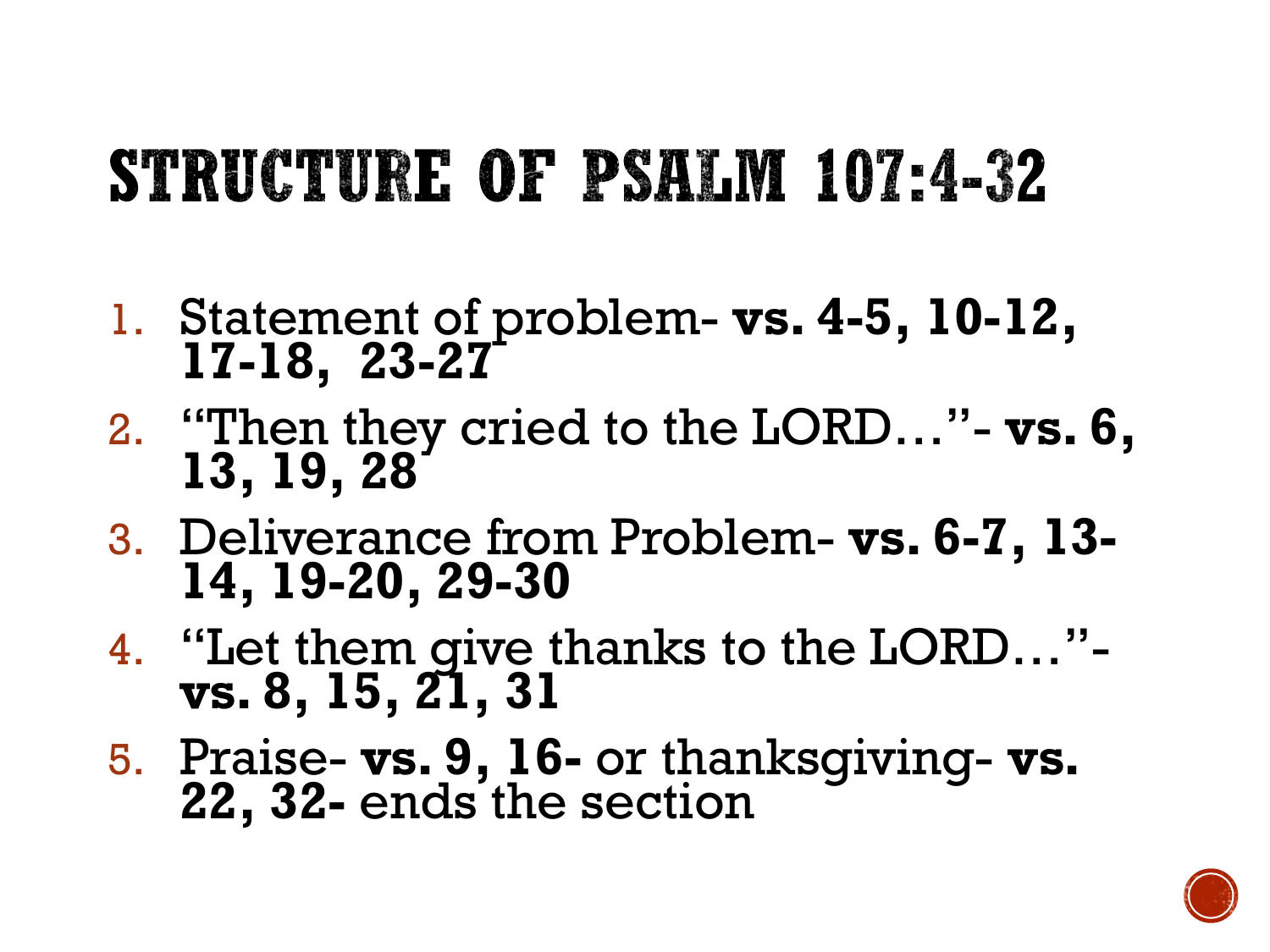# **PSALM 107**

- 1. Lost, hungry, and thirsty- **107:4-9**
- 2. In prison due to rebellion-**107:10-16**
- 3. Sick and near death- **107:17-22**
- 4. Travelling by sea-**107:23-32**